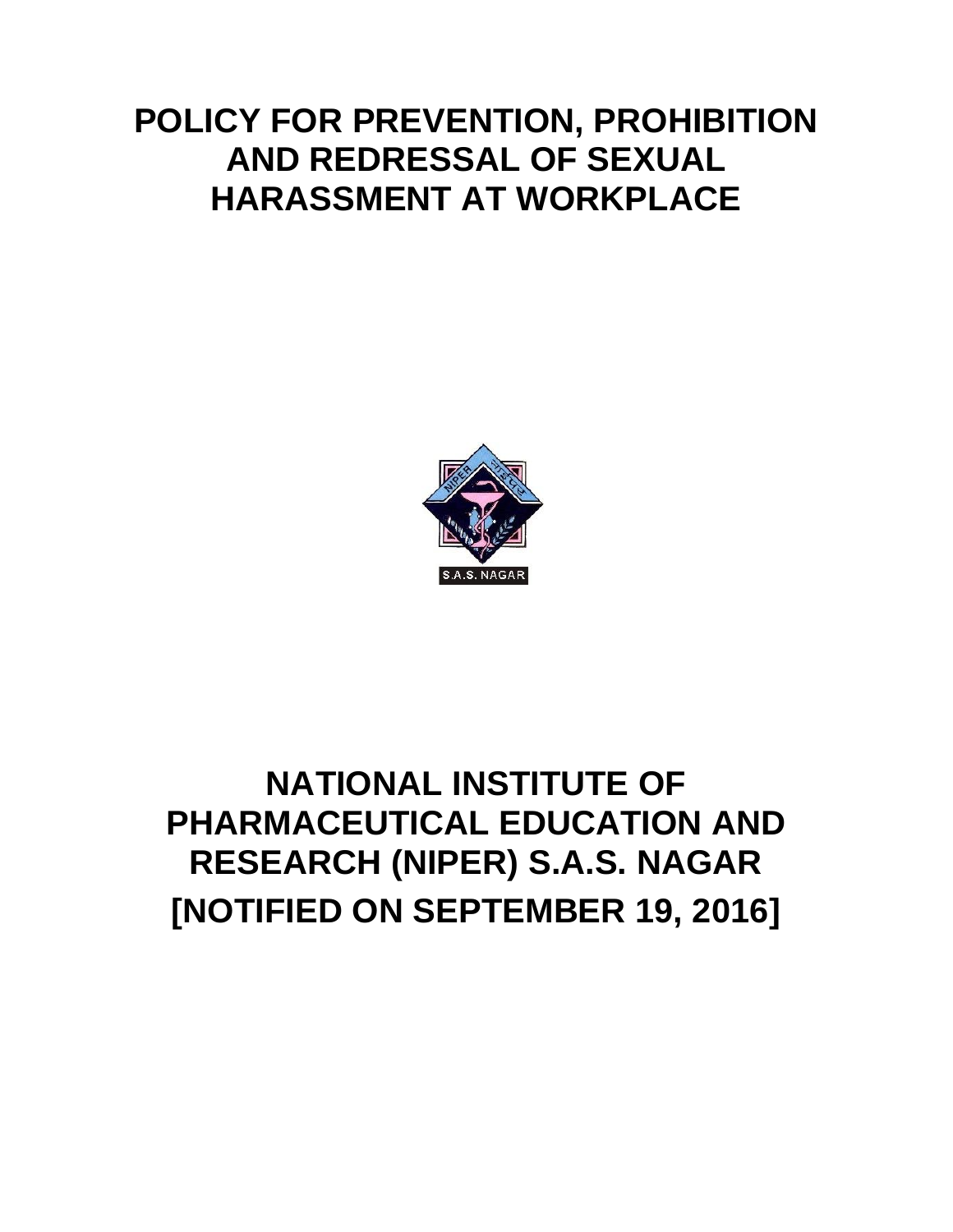# **I. INTRODUCTION**

In pursuance of Gazette of India Extraordinary Notification No. S.O. 3606 (E) dated 09.12.2013, the National Institute of Pharmaceutical Education and Research (NIPER) S.A.S. Nagar as an employer is committed for creating a healthy and safe work environment for the women employees, students and workers. It enables them to work to full of their capabilities. Sexual harassment constitutes a gross violation of women's right to equality and dignity. It has its roots in patriarchy and its attendant perception that men are superior to women and that some forms of violence against women are acceptable. One of these is workplace sexual harassment, which views various forms of such harassment, as harmless and trivial. Often it is excused as 'natural' male behavior or 'harmless flirtation' which women enjoy. Whereas in reality contrary to such perceptions, it causes serious harm and is also a strong manifestation of sex discrimination at the work place.

Though sexual harassment at the workplace has assumed serious proportions, women do not report the matter to the concerned authorities in most cases due to fear of reprisal from the harasser, losing one's livelihood, being stigmatized, or losing professional standing and personal reputation.

Therefore, in order to deal with sexual harassment at workplace the institute has set out a policy for the Prohibition, Prevention and Redress of Sexual Harassment cases. This policy is in accordance with the Sexual Harassment of Women at Workplace (Prevention, Prohibition and Redressal) Act, 2013. The policy shall be in effect from the date of approved by the competent authority till further revision (if any). It is the responsibility of all those connected with the institute to comply with this policy. The objective of the policy is to provide its women employees, a workplace, free from harassment / discrimination and every employee is treated with dignity and respect.

This may be called as "Policy of NIPER S.A.S. Nagar for Prevention, Prohibition and Redressal of Sexual Harassment of Women at Workplace".

## **II. COMMITMENT:**

- 1. NIPER is committed to provide a work environment that ensures every woman employee / student / worker is treated with dignity and respect and afforded equitable treatment.
- 2. The Institute is also committed to promote a work environment that is conducive to the professional growth of its women employees / students / workers and encourages equality of opportunity.
- 3. The Institute will not tolerate any form of sexual harassment and is committed to take all necessary steps to ensure that its women employees / students / workers are not subjected to any form of harassment.

In other words, the three key obligations of the institute in this regard are: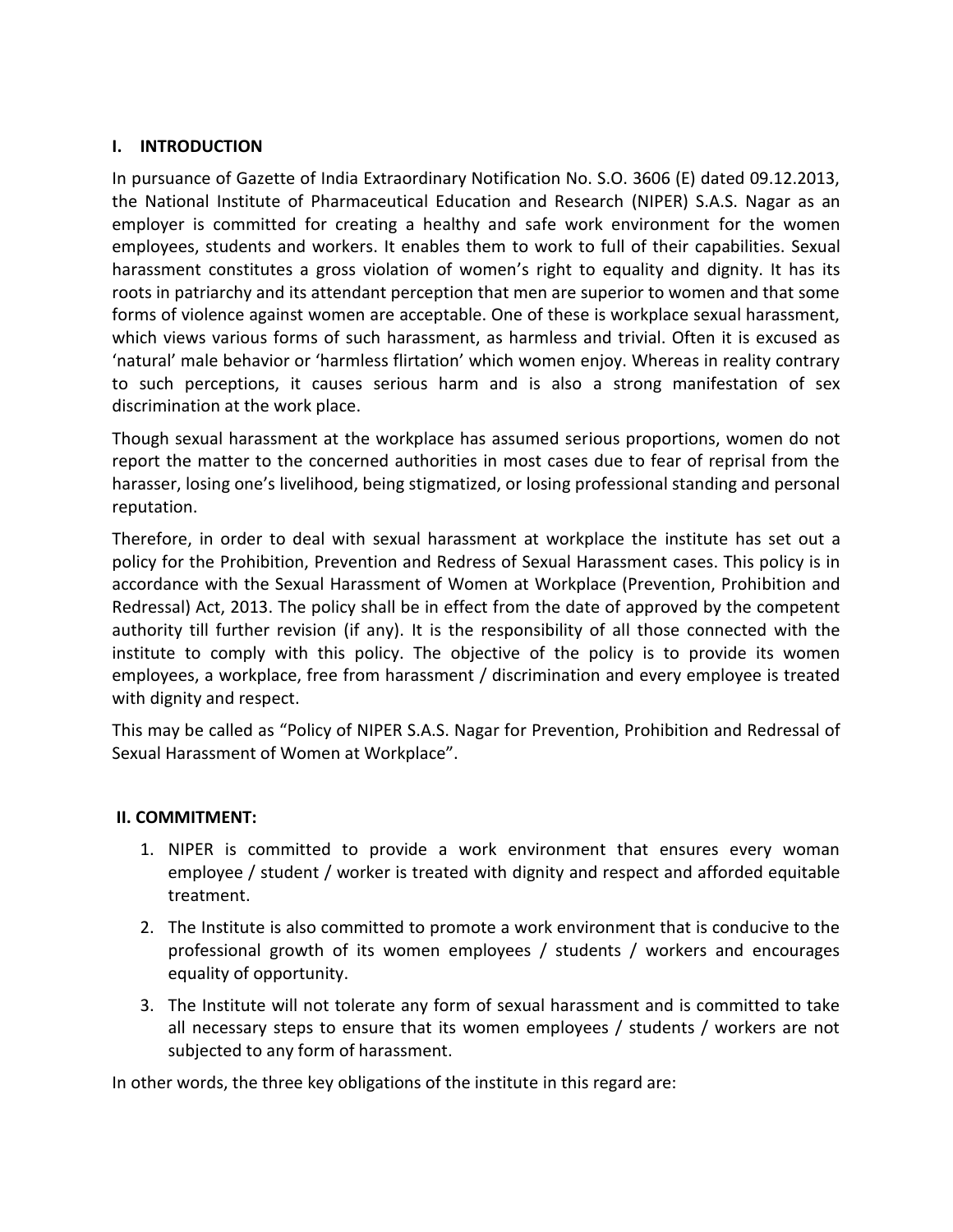- 1. Prohibition
- 2. Prevention and
- 3. Redress

## **III. SCOPE:**

This policy applies to all employees / students / workers whether engaged directly or through an agent including with or without the knowledge of the principal employer. They may be working for remuneration, on a voluntary basis or otherwise. Their terms of employment can be express or implied. She could be a student of the institute, co-worker, a contract worker, probationer, trainee, and apprentice or called by any other such name. She may be working in a dwelling place or house.

#### **IV. DEFINITIONS**

#### **Sexual Harassment**

It includes any one or more of the following

- 1. Physical contact or advances
- 2. A demand or request for sexual favours
- 3. Making sexually coloured remarks
- 4. Showing pornography
- 5. Any other unwelcome physical, verbal or non-verbal conduct of sexual nature.
- 6. Harassment through social media or e-mail

In other words, workplace sexual harassment is behavior that is unwelcome, sexual in nature, a subjective experience. It is the impact not intent what matters and it often occurs in a matrix of power.

Some examples of sexual harassment

- 1. Making sexually suggestive remarks or innuendos.
- 2. Serious or repeated offensive remarks, such as teasing related to a person's body or appearance.
- 3. Offensive comments or jokes, in social media or otherwise.
- 4. Inappropriate questions, suggestions or remarks about a person's sex life.
- 5. Displaying sexist or other offensive pictures, posters, mms, sms, whatsapp, or emails.
- 6. Intimidation, threats, blackmail around sexual favours.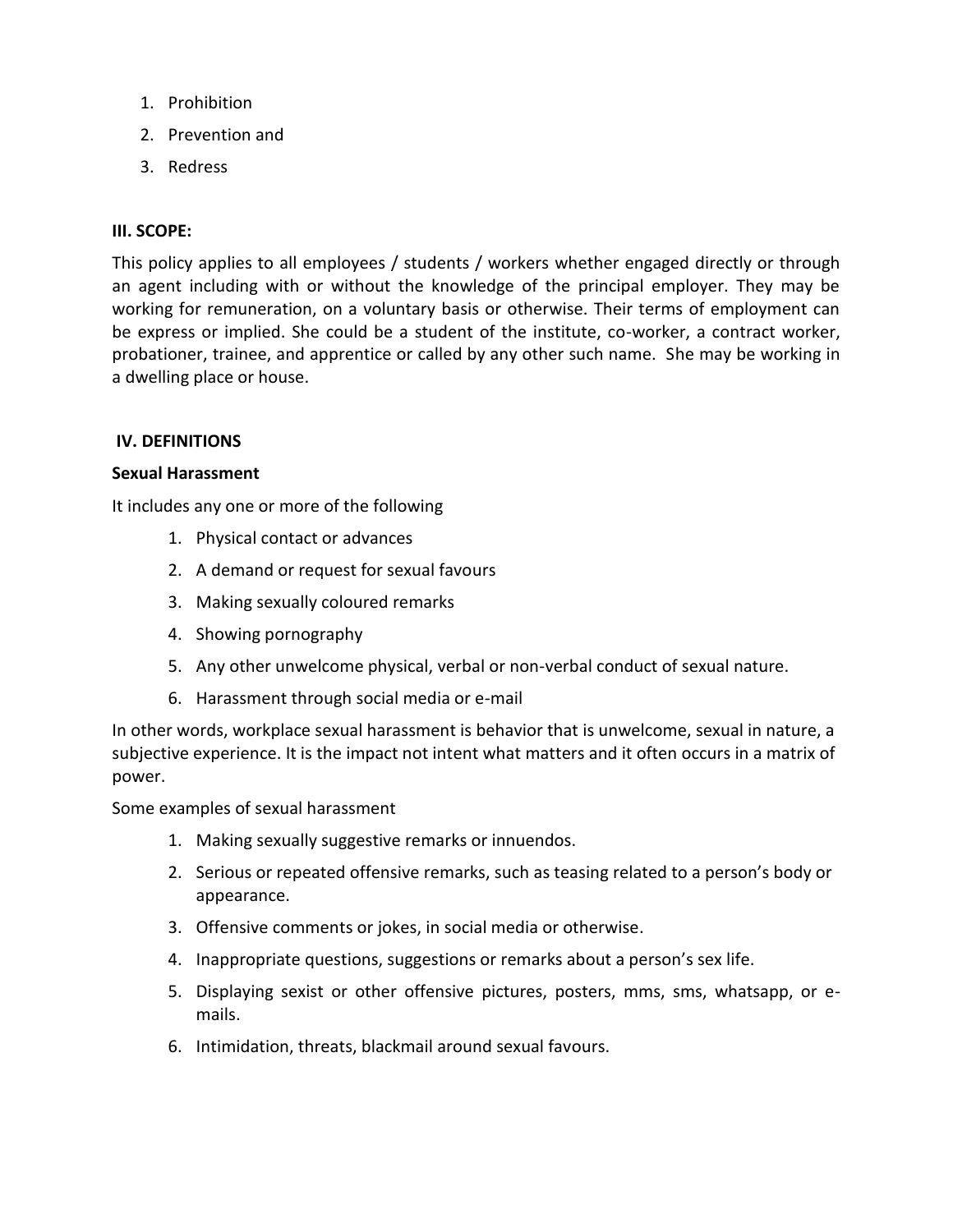- 7. Threats, intimidation or retaliation against an employee who speaks up about unwelcome behaviour with sexual overtones.
- 8. Unwelcome social invitations, with sexual overtones commonly understood as flirting.
- 9. Unwelcome sexual advances which may or may not be accompanied by promises or threats, explicit or implicit.
- 10. Physical contact such as touching or pinching
- 11. Caressing, kissing or fondling someone against her will (could be considered assault).
- 12. Invasion of personal space (getting too close or no reason, brushing against or cornering someone)
- 13. Persistently asking someone out, despite being turned down.
- 14. Stalking an individual.
- 15. Abuse of authority or power to threaten a person's job or undermine her performance against sexual favours.
- 16. Falsely accusing and undermining a person behind closed doors for sexual favours.
- 17. Controlling a person's reputation by rumour-mongering about her private life, for example, by posting on social media like Facebook, etc.

# **Employer**

An employer refers to:

- 1. The head of the department, organization, undertaking, establishment, enterprise, institution, office, branch or unit of the Appropriate Government or local authority or such officer specified in this behalf.
- 2. Any person (whether contractual or not) responsible for the management, supervision and control of a designated workplace not covered above.
- 3. A person or a household who employs or benefits from the employment of domestic worker or women employees.

In case of NIPER S.A.S. Nagar, the employer (in the context of ICCSH) refers to Director of the Institute.

## **Workplace**

It is defined as any place visited by the women employee or student or worker of the institute arising out of or during the course of employment or study, including transportation provided by the employer for undertaking such a journey, a dwelling place or house.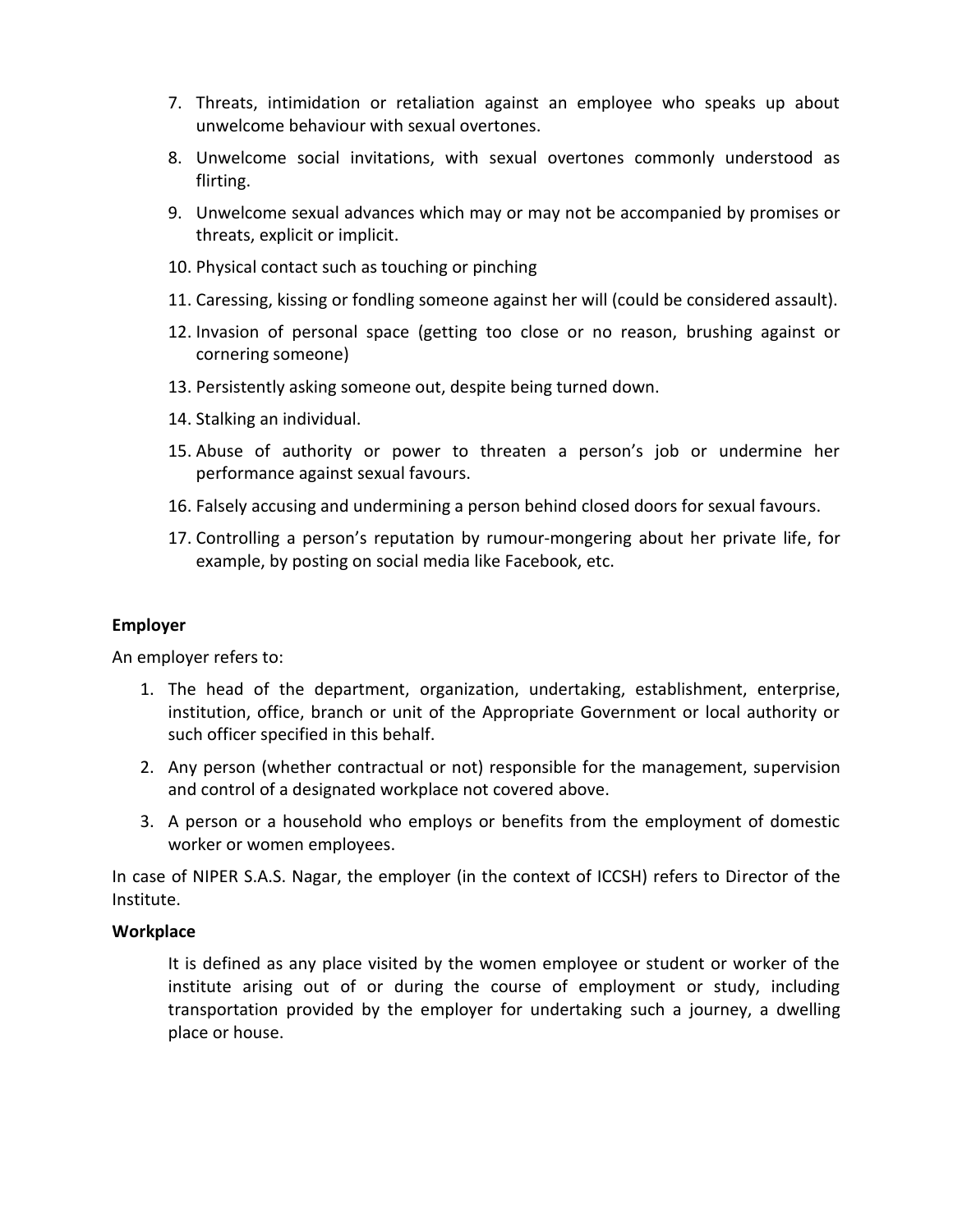# **V. RESPONSIBILITIES REGARDING SEXUAL HARASSMENT:**

- 1. All employees of the institute have a personal responsibility to ensure that their behaviour is not contrary to this policy.
- 2. All employees are encouraged to reinforce the maintenance of a work environment free from sexual harassment.

# **VI. INTERNAL COMPLAINTS COMMITTEE AGAINST SEXUAL HARASSMENT**

The Institute has constituted an Internal Complaints Committee against Sexual Harassment (ICCSH) for redressal of sexual harassment complaint (made by the victim) and for ensuring time bound treatment of such complaints.

In accordance with the sexual Harassment of Women at Workplace (Prevention, Prohibition and Redressal) Act, 2013, the Internal Complaints Committee will comprise of the following:

| 1. Chairperson :  | Women working at senior level as employee; if not available then nominated<br>from other office/units/ department/ workplace of the same employer |
|-------------------|---------------------------------------------------------------------------------------------------------------------------------------------------|
| 2. Members (3-4): | From amongst employees committed to the cause of women/ having legal                                                                              |
| (minimum)         | knowledge/experience in social work                                                                                                               |
| 3. Member         | From amongst NGO/associations committed to the cause of women or a                                                                                |
| $\mathcal{L}$     | person familiar with the issue of Sexual Harassment                                                                                               |

4. Member Secretary: From amongst any of the employees of NIPER S.A.S. Nagar having knowledge of the provisions of the SHWW(PPR) Act, 2013 and CCS Conduct Rules, 1964.

In case of the absence of the Chairperson (on account of leave, tour, etc.), next senior most woman employee member shall assume the responsibility of the Chairperson in case of emergent cases. Similarly, in the absence of the Member Secretary (on account of leave, tour, etc.), the Chairperson may direct any of the members to discharge the duties of the Member Secretary in case of emergent cases.

# **VII. KEY RESPONSIBILITIES OF THE INTERNAL COMPLAINTS COMMITTEE AGAINST SEXUAL HARASSMENT (ICCSH)**

The ICCSH is responsible for:

To effectively address workplace sexual harassment complaints, a Complaints Committees must first be aware of their key responsibilities, some of which are highlighted below:

- 1. Be thoroughly prepared
- 2. Know the Act, Policy and/or relevant Service Rules
- 3. Gather and record all relevant information
- 4. Determine the main issues in the complaint
- 5. Prepare relevant interview questions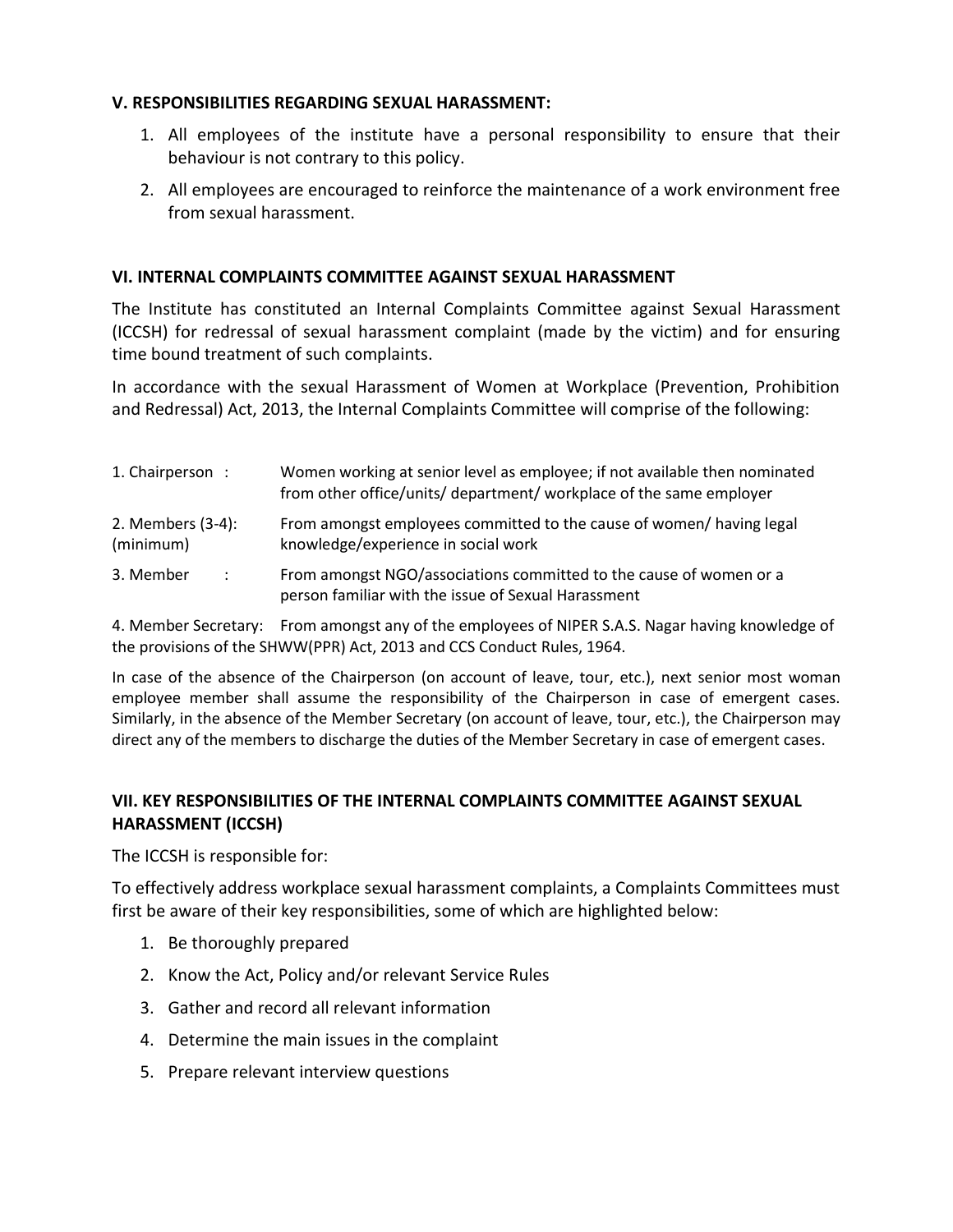- 6. Conduct necessary interviews
- 7. Ensure parties are made aware of the process and their rights/responsibilities within it
- 8. Analyse information gathered
- 9. Prepare the report with findings/recommendations

#### **VIII. KNOWLEDGE, SKILLS, TRAINING**

Dealing with workplace sexual harassment complaints is often complex. Hence Complaints Committee/s must possess critical skills/capacity to effectively carry out their role. That includes a sound grasp of the Act, Vishaka Guidelines, applicable Service Rules, relevant laws and an understanding of workplace sexual harassment and related issues. Complaints Committee skills must include an ability to synthesize information i.e. relevant documents, the law and interviews. They should also be able to communicate effectively, write clearly, listen actively and conduct interviews. They should be competent at showing empathy, being impartial and being thorough. They should be able to identify sexual harassment and its impact.

## **IX. Do's and Don'ts for the Complaints Committee**

#### **DO'S**

- 1. Create an enabling meeting environment.
- 2. Use body language that communicates complete attention to the parties.
- 3. Treat the complainant with respect.
- 4. Discard pre-determined ideas.
- 5. Determine the harm.

## **DON'TS**

- 1. Get aggressive.
- 2. Insist on a graphic description of the sexual harassment.
- 3. Interrupt.
- 4. Discuss the complaint in the presence of the complainant or the respondent.

## **X. Procedure for making complaint**

In case of physical incapacity:

- 1. Complainant's relative
- 2. Complainant's friend
- 3. Co worker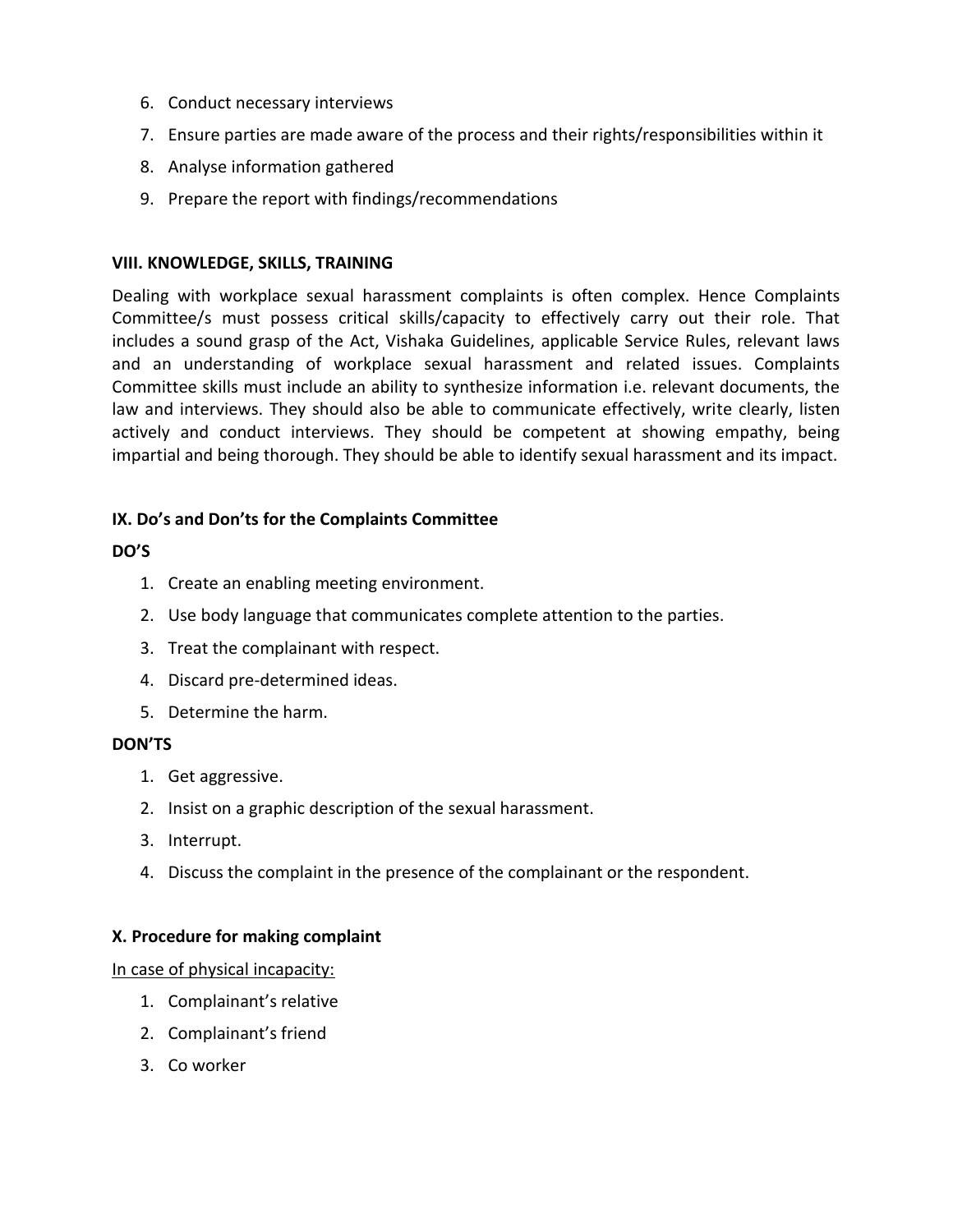- 4. Officer
- 5. Any person who has knowledge of the incident with the written consent of the complainant

In case of mental incapacity:

- 1. Complainant's relative
- 2. Complainant's friend
- 3. Special educator
- 4. Qualified psychiatrist / psychologist
- 5. Guardian/authority under whose care the complainant is receiving treatment/care
- 6. Any person with knowledge of the incident, jointly with any person mentioned above

# In case of complainant's death:

Any person with knowledge of the incident with the written consent of her legal heir.

# In case complainant is unable to file complaint for any other reason:

By any person who has knowledge of the incident with her written consent.

# **XI. Contents of the complaint**

The written complaint should contain a description of each incident(s). It should include relevant dates, timings and locations; name of the respondent(s) and the working relationship between the parties. A person designated to manage the workplace sexual harassment complaint is required to provide assistance in writing of the complaint if the complainant seeks it for any reason.

## **XII. Expectations of a complainant**

For redressal of issue of workplace sexual harassment, employee/worker/student of the institute has a right to expect a trained, skilled and competent Complaints Committee, a time bound process, information confidentiality, assurance of non-retaliation, counseling or other enabling support where needed and assistance if the complainant opts of criminal proceedings.

## **XIII. Rights of the complainant**

- 1. An empathetic attitude from the Complaints Committee so that she can state her grievance in a fearless environment.
- 2. A copy of the statement along with all the evidence and a list of witnesses submitted by the respondent.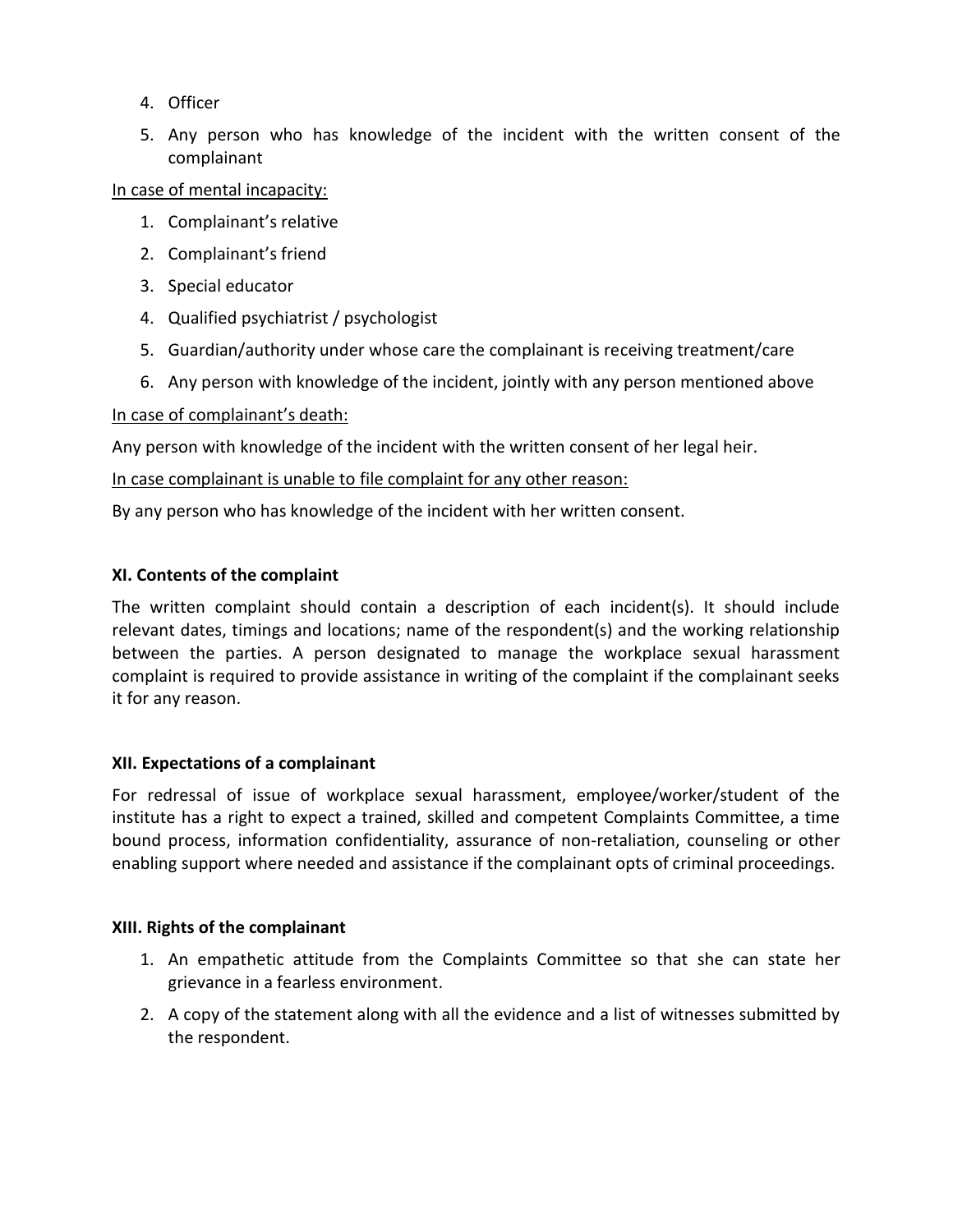- 3. Keeping her identity confidential throughout the process. Support, in lodging FIR in case she chooses to lodge criminal proceedings.
- 4. In case of fear of intimidation from the respondent, her statement can be recorded in absence of the respondent
- 5. Right to appeal, in case, not satisfied with the recommendations/findings of the Complaints Committee

# **XIV. RIGHTS OF THE RESPONDENT**

- 1. A patient hearing to present his case in a non-biased manner.
- 2. A copy of the statement along with all the evidence and a list of witnesses submitted by the complainant.
- 3. Keeping his identity confidential throughout the process.
- 4. Right to appeal in case not satisfied with the recommendations/findings of the Complaints Committee.

# **XV. PROCEDURES FOR RESOLUTION, SETTLEMENT OR PROSECUTION OF ACTS OF SEXUAL HARASSMENT:**

The Institute is committed to providing a supportive environment in which the concerns of sexual harassment shall be resolved.

# **A. Informal Resolution Options**

If the complainant chooses to adopt the informal process to resolve her complaint/experience of workplace sexual harassment, then it is the responsibility of the person designated to receive and manage the Complaints Committee to explore enabling ways to address the complaint. This can include counselling, educating, orienting, or warning the respondent to promptly stop the unwelcome behaviour or appointing a neutral person to act as a conciliator between the parties to resolve the complaint through conciliation.

However, before recommending conciliation, the Committee must assess the severity of the situation and if necessary, advise and enable the complainant to opt for the formal route. At no point, the Complaints Committee will advise the complainant to resolve the matter directly with the respondent. Where such an informal process is successful, such resolution is to be recorded by the conciliator and forwarded to the ICCSH who in turn will forward the same to the employer/District Officer for further action based on the resolution. Employers/District Officers are responsible for taking steps to ensure that the complainant is not subject to any backlash.

The choice of a formal process rests with the complainant even if the person responsible for managing the complaint believes that this can be resolved through an informal process.

# **B. Formal Resolution Options**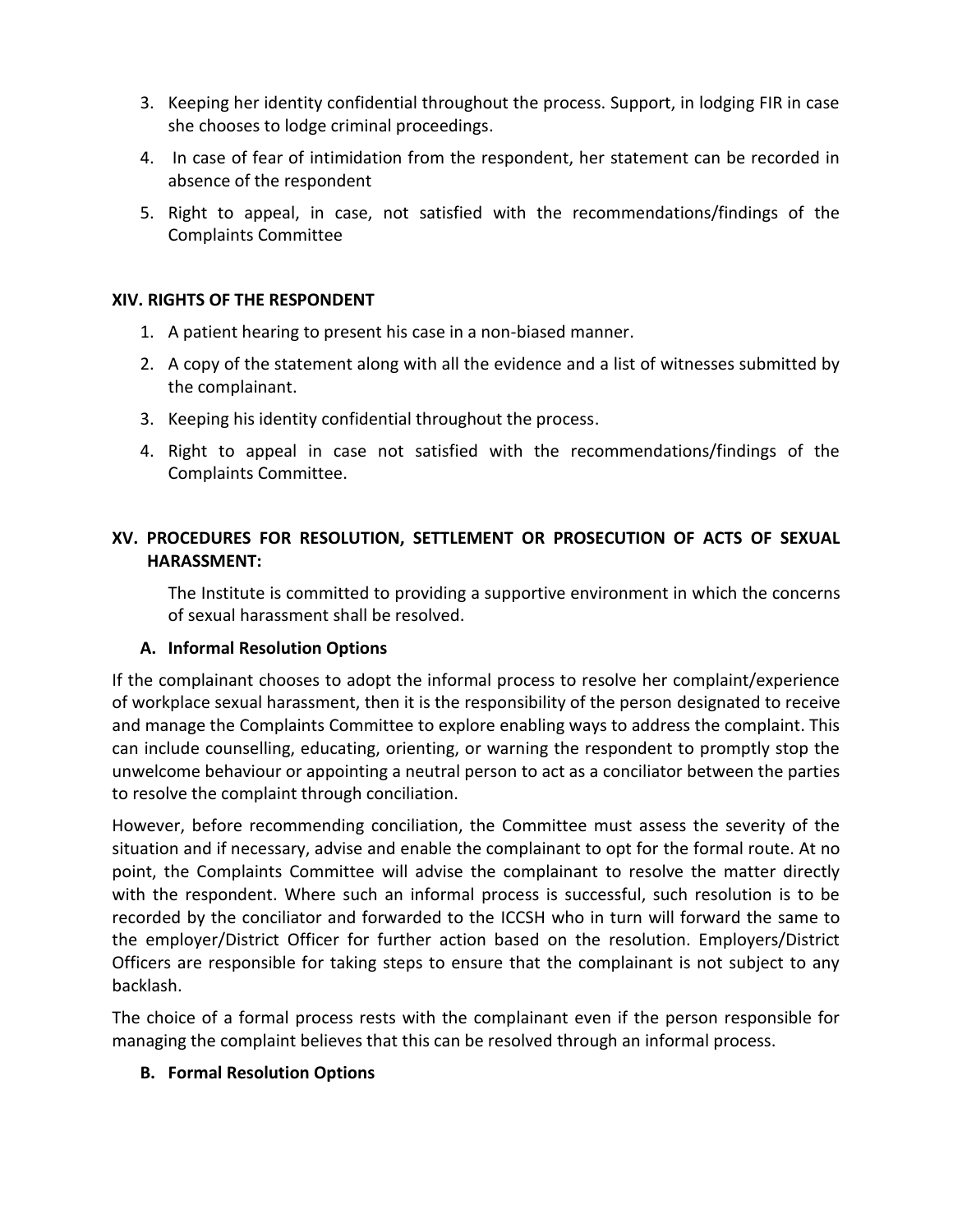Any women with a harassment concern, who is not comfortable with the informal resolution options or has exhausted such options, may make a formal complaint to the Chairperson of the Internal Complaints Committee constituted by the Management.

- 1. If the complainant opts for formal redress, or the nature of the complaint is serious which calls for formal redress, then the Complaints Committee responds to the complaint.
- 2. Complaints Committee/s members must be free of any conflict of interest with either the concerned parties or with the outcome.
- 3. Ensure that the independent third party member has sound knowledge, skill, and experience in dealing with workplace sexual harassment complaints.

## **XVI. TIMELINES FOR ATTENDING COMPLAINTS**:

- 1. The complainant shall submit 6(six) copies of the Complaint to the Complaint Committee along with supporting documents and the names and addresses of the witnesses in writing and can be in form of a letter, preferably within 3months from the date of occurrence of the alleged incident, sent in a sealed envelope. Alternately, the employee can send complaint through an email. The employee is required to disclose her name, department, division and location she is working in, to enable the Chairperson to contact her and take the matter forward.
- 2. The Complaints Committee shall send 1 (one) of the copies received from the aggrieved woman to the accused (respondent) within a period of 7 working days.
- 3. The Accused (respondent) shall file his reply to the Complaint along with supporting documents and the names and addresses of the witnesses, within a period not exceeding 10 working days from the date of receipt of the documents.
- 4. The Complaints committee have the right to terminate the inquiry proceedings or to give an ex-parte decision on the complaint, if the Aggrieved (complainant) or Accused (respondent) fails, without sufficient cause, to present herself or himself for 3 consecutive hearings convened by the Chairperson, as the case may be, provided that such termination or ex-parte order may not be passed without giving a notice in writing, 15 days in advance, to the party concerned.
- 5. In conducting the inquiry, a minimum of 3 Members of the Complaints Committee including the chairperson, as the case may be, shall be present.
- 6. The parties shall not be allowed to bring in any legal practitioner to represent them in their case at any stage of the proceedings before the Complaints Committee.
- 7. The Internal Complaints Committee shall conduct such investigations in a timely manner and shall submit a written report containing the findings and recommendations to the Employer as soon as practically possible and in any case, not later than 10 days from the date of completion of inquiry. The Employer shall act upon the recommendation **within 60 days of its receipt by him**.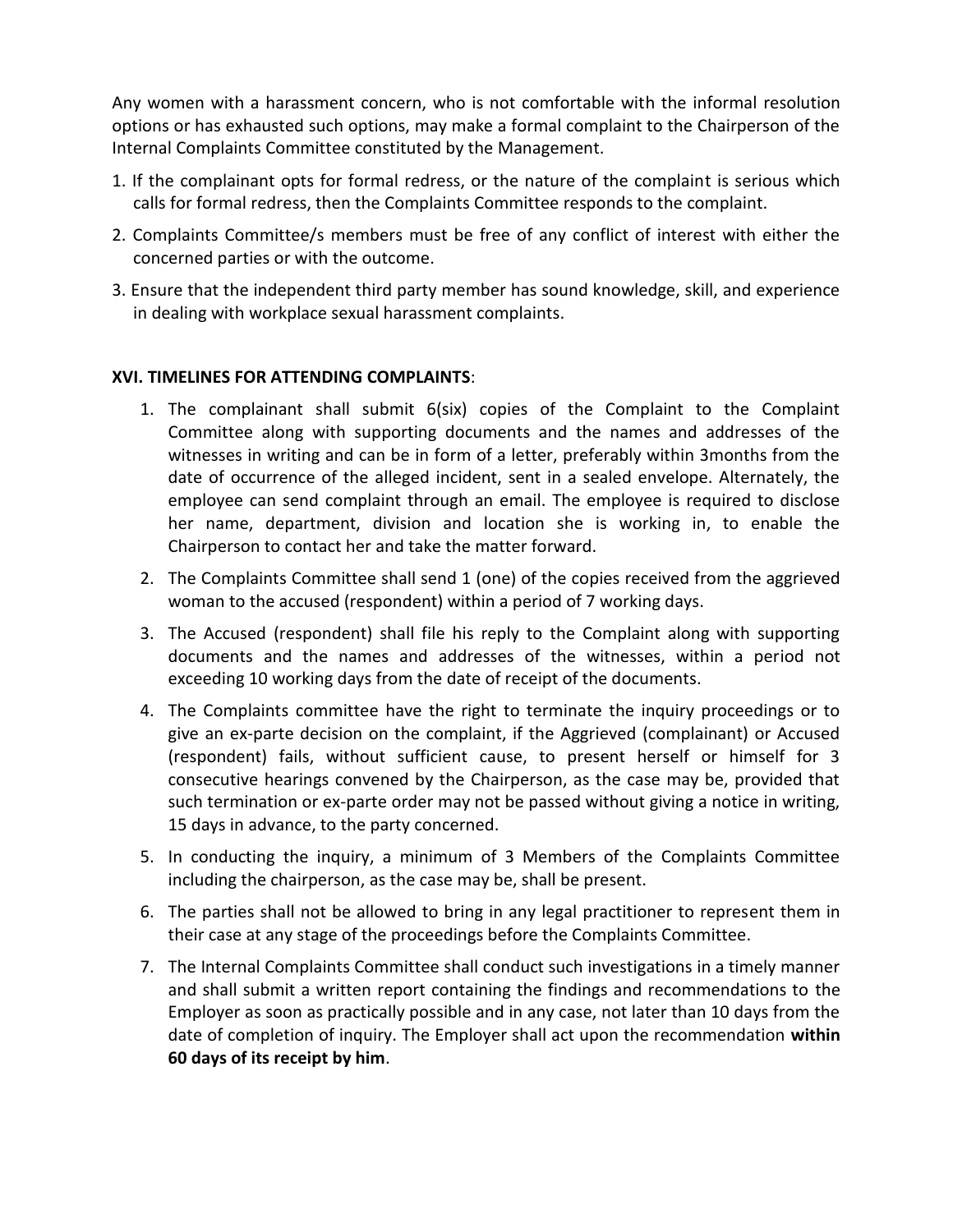8. The Complaints Committee's report will also be made available to concerned parties.

# **XVII. MANNER OF TAKING ACTION AGAINST THE RESPONDENT:**

Where the Complaints Committee arrives at the conclusion that the allegation against the respondents been proved, it shall recommend to the employer to take action which may include the following:

a. Written apology;

- b. Warning;
- c. Reprimand or Censure;
- d. Withholding of Promotion;
- e. Withholding of pay rise or increments; or
- f. Terminating the respondent from service; or
- g. Undergoing a counseling session or carrying out community service.

## **XVIII. PUNISHMENT FOR FALSE OR MALICIOUS COMPLAINT AND FALSE EVIDENCE:**

Where the Internal Complaints Committee arrives at a conclusion that the allegation against the respondent is malicious or the aggrieved woman or any other person making the complaint has made the complaint knowing it to be false or the aggrieved woman or any other person making the complaint has produced any forged or misleading document, it may recommend to the employer to take action in accordance with the provisions of the service rules applicable to her or him. In case of students disciplinary guidelines will be followed by the employer i.e. Director of the institute. For outsourced employees action will be taken as per law of the land.

#### **XIX. CONFIDENTIALITY:**

The Institute understands that it is difficult for the victim to come forward with a complaint of sexual harassment and recognizes the victim's interest in keeping the matter confidential.

To protect the interests of the victim, the accused person and others who may report incidents of sexual harassment, confidentiality will be maintained throughout any investigatory process by all involved to the extent practicable and appropriate under the circumstances.